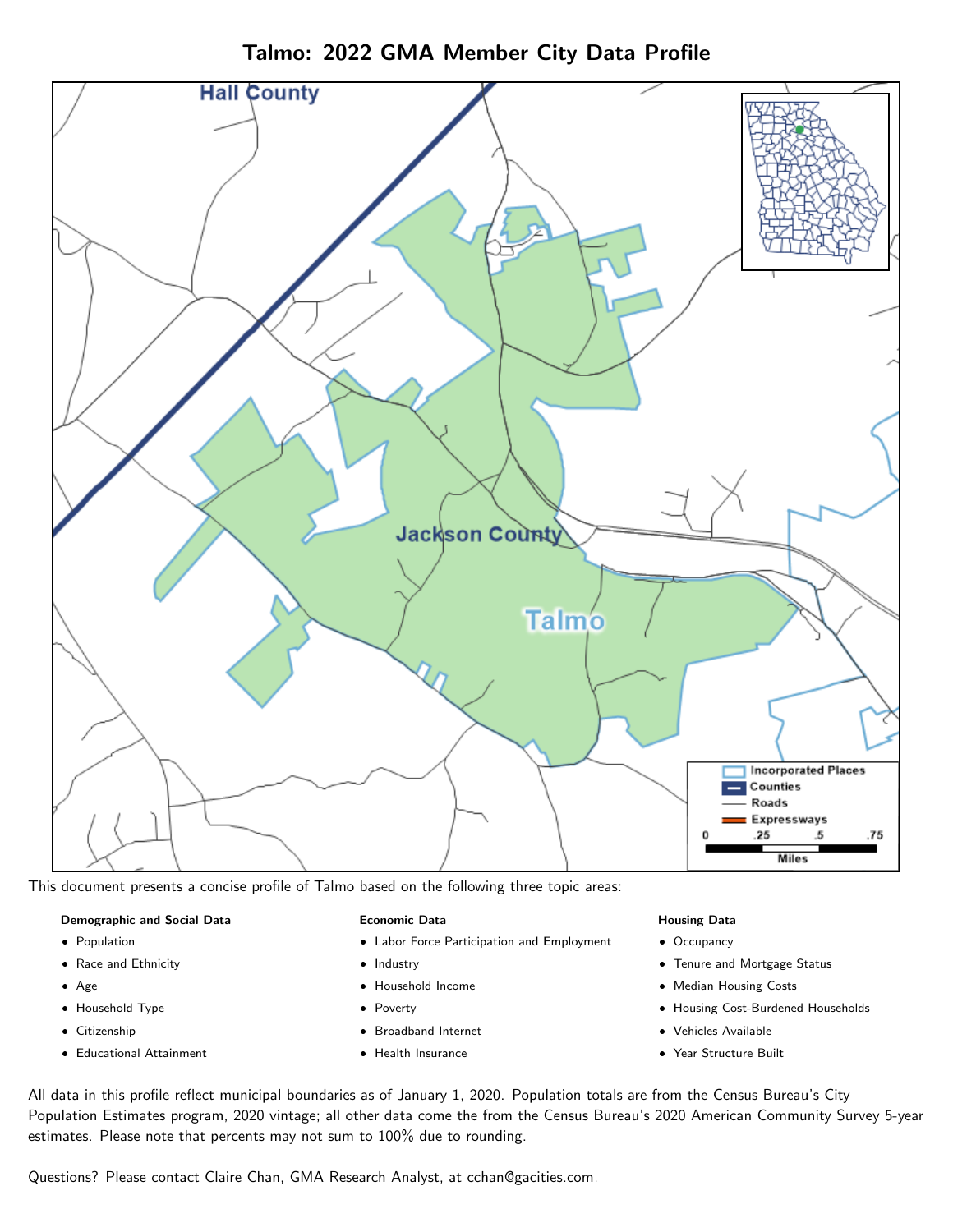# Talmo: Demographic and Social





#### **Citizenship**



Source: American Community Survey, 2020 5-year estimates, table B05002 Source: American Community Survey, 2020 5-year estimates, table B15002

#### Race and Ethnicity



Source: U.S. Census Bureau, City Population Estimates, 2020 vintage Source: American Community Survey, 2020 5-year estimates, table B03002

#### Household Type



Source: American Community Survey, 2020 5-year estimates, table B01001 Source: American Community Survey, 2020 5-year estimates, table B11001

#### Educational Attainment



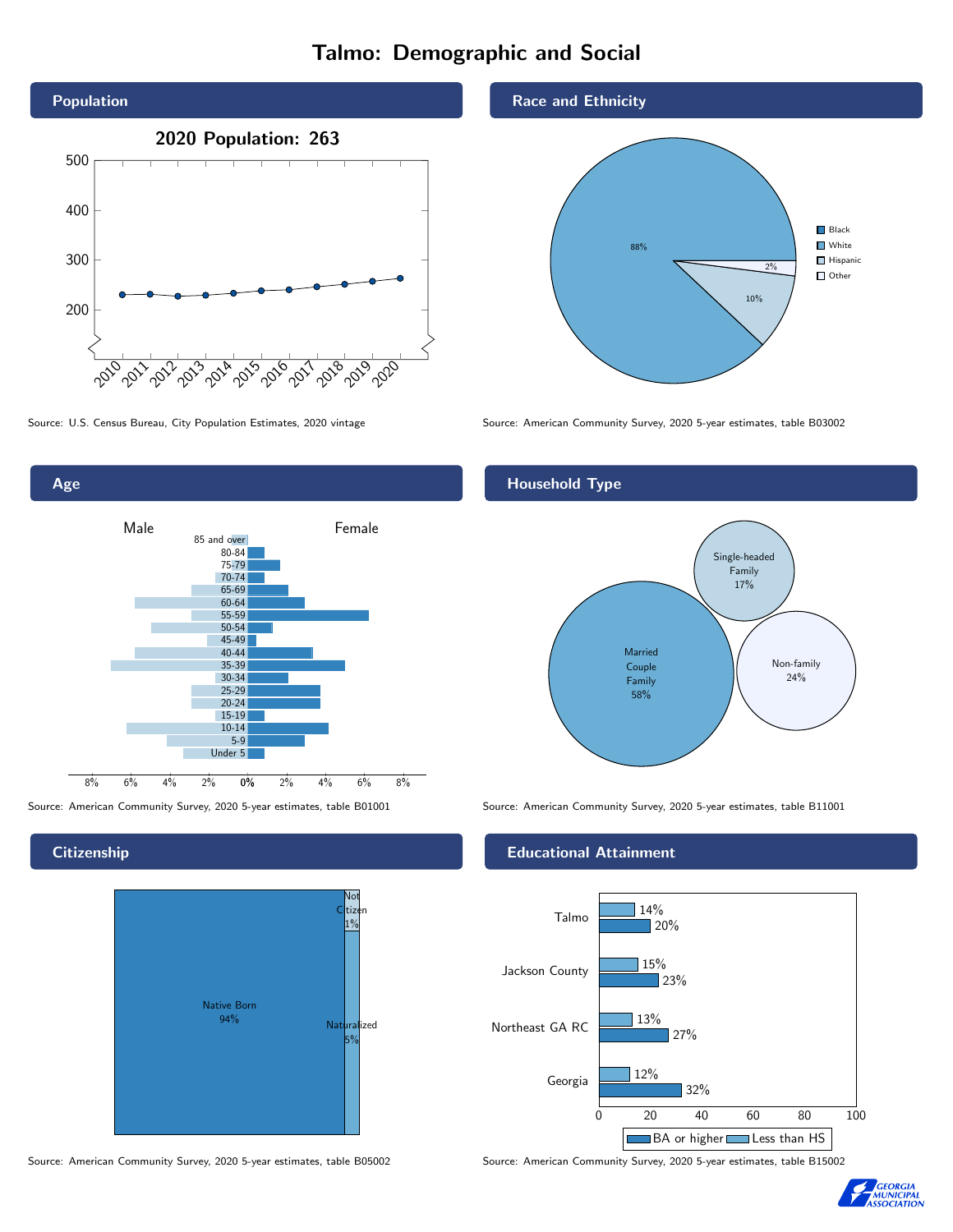# Talmo: Economic



Source: American Community Survey, 2020 5-year estimates, table B23001 Note: Unemployment rate is based upon the civilian labor force.



Source: American Community Survey, 2020 5-year estimates, tables B19013 and B19025 Source: American Community Survey, 2020 5-year estimates, table B17010



#### Industry

| Agriculture, forestry, fishing and hunting, and mining      | $4\%$ |
|-------------------------------------------------------------|-------|
| Construction                                                | 23%   |
| Manufacturing                                               | 19%   |
| <b>Wholesale Trade</b>                                      | 2%    |
| Retail Trade                                                | 16%   |
| Transportation and warehousing, and utilities               | 5%    |
| Information                                                 | $0\%$ |
| Finance and insurance, real estate, rental, leasing         | 3%    |
| Professional, scientific, mgt, administrative, waste mgt    | 6%    |
| Educational services, and health care and social assistance | 14%   |
| Arts, entertainment, recreation, accommodation, food        | 3%    |
| service                                                     |       |
| Other services, except public administration                | 5%    |
| Public administration                                       | 2%    |

Source: American Community Survey, 2020 5-year estimates, table C24030

#### Poverty



### **Health Insurance**



Source: American Community Survey, 2020 5-year estimates, table B28002 Source: American Community Survey, 2020 5-year estimates, table B18135